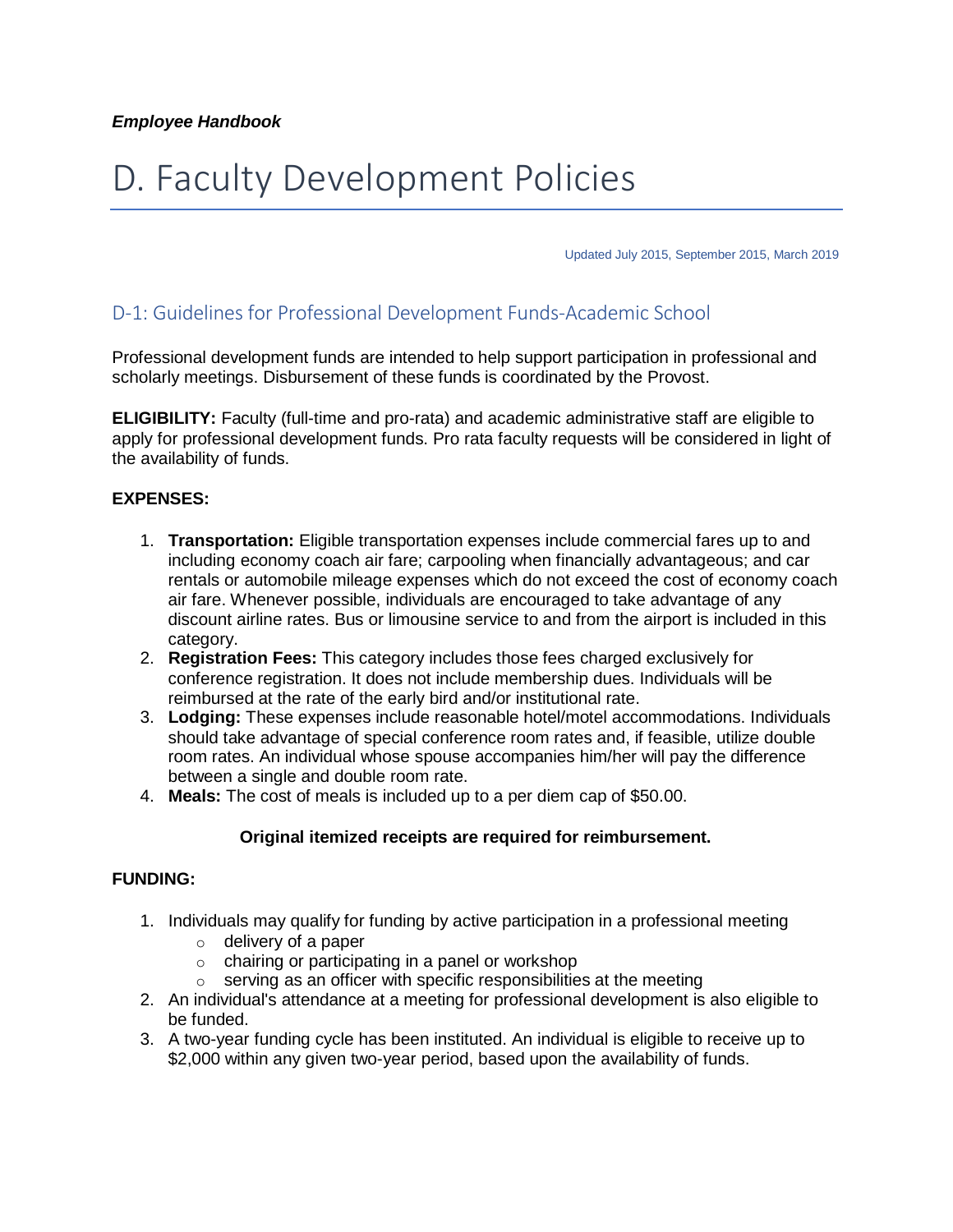#### **ADDITIONAL GUIDELINES FOR PROFESSIONAL DEVELOPMENT FUNDS-ACADEMIC SCHOOL:**

- 1. Faculty should not plan to be away from campus more than three consecutive class days. Exceptions must have the prior approval of the school dean and the Provost. The total time away from classes per semester should not exceed one week.
- 2. Faculty MUST have the approval of their school dean before requesting funds through the Provost's professional development fund.
- 3. International travel is not supported through this fund although travel to the port of exit from the continental U.S. may be submitted.

### D-2: Release Time Policy

**PURPOSE:** A periodic reduction of teaching load allows time for the development of scholarship or curriculum.

**ELIGIBILITY:** Full-time faculty members who have been at the University for at least three years and who have not had release time within the four semesters prior to the semester for which release time is being requested. A faculty member is not eligible for release time funding while in the evaluative period after receiving an unsatisfactory post-tenure review.

**RESTRICTIONS:** The faculty member may be released from 25% of time commitment for one semester.

Recipient will not be eligible for overloads during release time.

Recipient agrees to continue for at least one academic year at the University following the release time semester.

A maximum of 10% of the full-time faculty may be awarded release time per semester.

#### **PROCEDURE FOR REQUESTING RELEASE TIME:**

The faculty applicant must develop a detailed proposal that clearly states the intention of the proposed release time. The proposal should include:

- completed cover page document
- context and purposes of the release time
- foreseen benefit to both the faculty member and the University
- current curriculum vitae
- dates and purposes of previously awarded release time

The faculty member must first submit the proposal to the dean of her/his school in sufficient time for planning and scheduling for the designated semester. The dean reviews the proposal, affixes a signature to indicate awareness of the request, and adds any comments of support or reservation.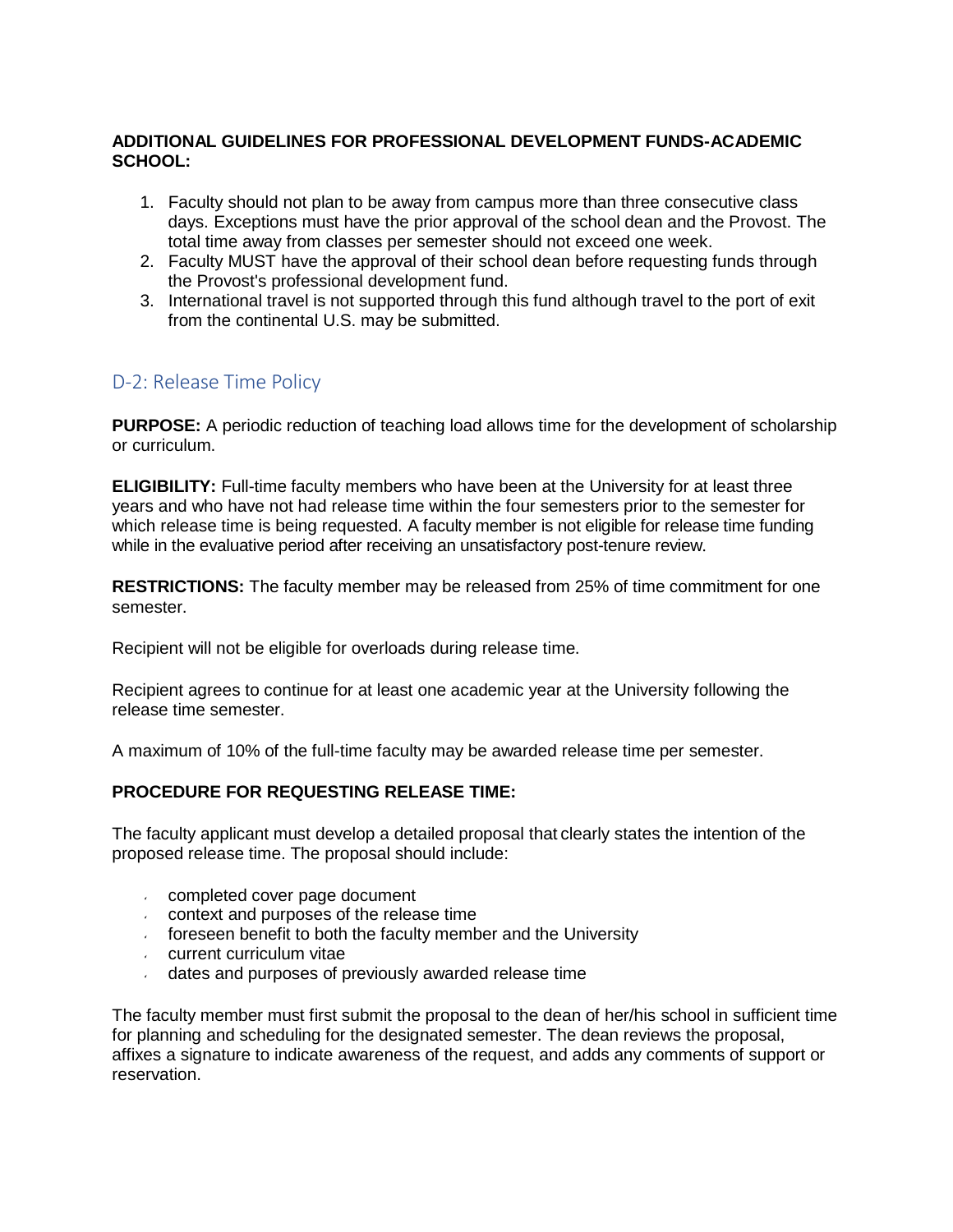It is the applicant's responsibility to forward the proposal to the Faculty Development Committee no later than **October 1st for the following fall semester**; by October 15th the Faculty Development Committee will forward its recommendation to the Provost who will make a decision by December 1.

**For the following spring semester**, the applicant is to forward the proposal to the Faculty Development Committee by February 1<sup>st</sup> of the preceding year; by February 15th the Faculty Development Committee will forward its recommendation to the Provost who will make a decision by April 1.

**RESPONSIBILITIES:** The University will continue full salary to faculty members awarded release time. It will underwrite the salary of adjuncts or overloads needed to cover the 25% release time.

## D-3: Sabbatical Leave Policy and Procedures

#### **OVERVIEW OF POLICY AND PROCEDURES**

The purpose of the Sabbatical Leave program at Mount St. Joseph University is to promote excellence and to renew commitment among senior faculty members undertaking extensive study, research, writing, or creative activity. Awards by the University may be limited by department needs, personnel or financial considerations.

Qualified faculty members are invited to apply by submitting a written proposal outlining as fully as possible the intended use of sabbatical leave, how it fits into the needs of the department and institution, whether any grants or assistance will be available from other sources, and pertinent supporting materials. Completed applications are due by October 15 of the year preceding the intended leave. Materials are reviewed and evaluated by members of the Faculty Development Committee who forward its recommendations to the Provost. Approval and funding decisions are announced to applicants by December 1. If a sabbatical leave is awarded, a brief report must be sent to the Provost by the end of the first semester after returning to campus (See "Final Report" within SABBATICAL LEAVE APPLICATION). In addition, faculty members are expected to report the results of their study program to their departments and the University faculty. A presentation, planned in cooperation with the Provost's office, must be given to the University community upon completion of the sabbatical studies.

A letter of intent which merely states the faculty member's intention to apply is due to the Faculty Development Committee on **September 15**.

**ELIGIBILITY:** Professors, Associate Professors, Librarians III and Senior Librarians are eligible to apply provided they:

- a. have completed six years of continuous full-time service at Mount St. Joseph University
- b. return to the University for at least one year after the sabbatical leave (failure to return will result in forfeiture of sabbatical salary)
- c. are tenured or are on protected rolling contracts
- d. have not had a sabbatical in the previous six years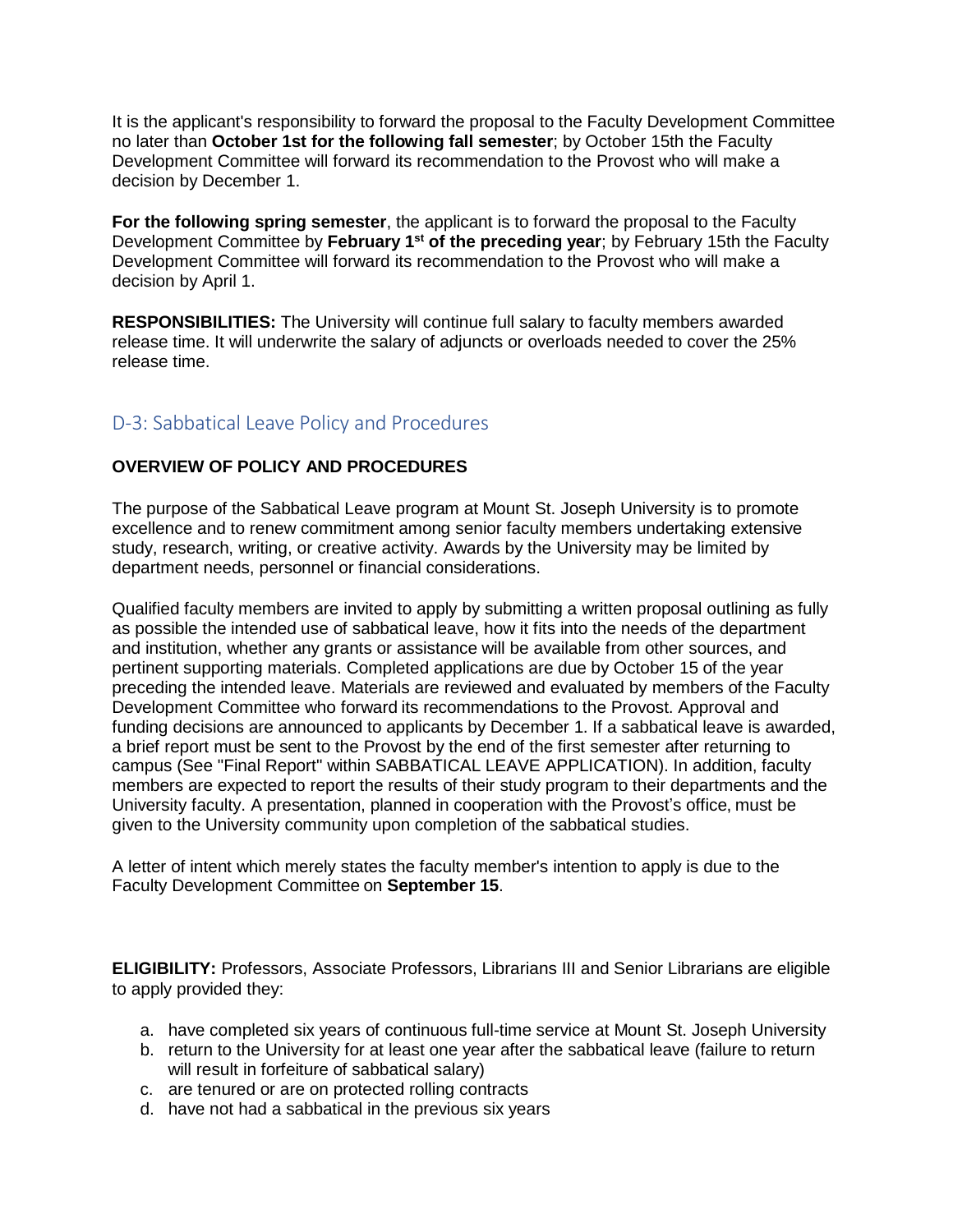- e. are not participating in the Faculty Gradual Retirement Program
- f. are not in the evaluative period after receiving an unsatisfactory post-tenure review.

**AMOUNT AND DURATION OF AWARD:** Sabbatical leave may be granted for one semester at the recipient's full base salary or for two semesters at one-half the base salary. Fringe benefits continue during the sabbatical leave and are based on the regular salary received.

A recipient of sabbatical leave may not receive a salary from another employer while on paid leave from Mount St. Joseph University. However, the acceptance of a paid leave does not preclude acceptance of research or other grants from private or government agencies to cover additional expenses. Indeed, the receipt of outside assistance may enable a faculty member to take a full year's sabbatical leave since grant monies may compensate for a second semester without University salary.

It is understood that faculty members on sabbatical leave are released from all academic obligations including teaching, advising, committee and departmental responsibilities, etc., during the leave period.

#### **APPLICATION AND REVIEW PROCESS**

- a. Consult with your school dean or director and colleagues with regard to your teaching, advising, committee, and departmental responsibilities during the anticipated sabbatical period.
- b. Develop your proposal according to the two forms in this appendix. Share the proposal with your chair or director.
- c. Request that your dean or director write a letter to the Faculty Development Committee stating approval, staffing implications, and the relevance of your proposal to the department and University. Include this letter with your application.
- d. Also include with your application a letter of recommendation from a colleague (internal or external to MSJ) addressing the significance of the proposed program for your academic discipline.
- e. Submit your proposal and all supporting materials to the Faculty Development Committee by October 15 of the year preceding the intended leave. It is the sole responsibility of the applicant to ensure that all required materials are submitted on time. Late applications will not be considered.
- f. The Faculty Development Committee will evaluate sabbatical applications using the Review Form in this appendix. In addition, the Committee may conduct individual interviews at which time each applicant makes a brief presentation and answers questions. Proposals are evaluated solely on their merit and are prioritized before being recommended to the Provost who makes the final decisions and communicates them to applicants and the Faculty Development Committee by December 1.
- g. Recipients of sabbaticals are required to submit a Final Report to the Provost by the end of the first semester after returning to campus.
- h. A presentation, planned in collaboration with the Provost, is expected at the completion of the sabbatical.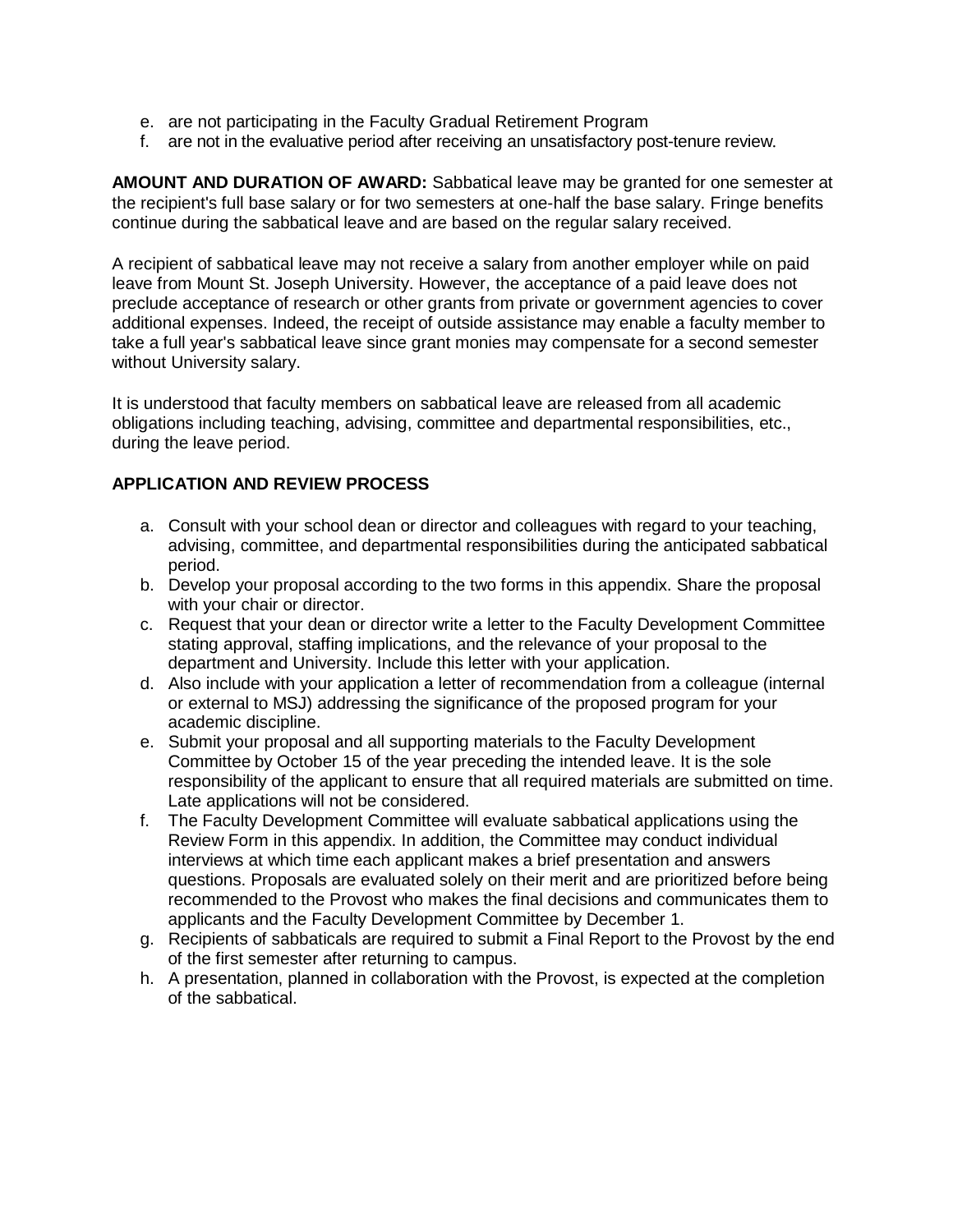# D-4: Proposal Guidelines for Summer Grants

The Summer Grant Program for Faculty (SGPF) is designed to fund scholarly activities in the summer months. The awards are intended to support 1) otherwise unfunded or underfunded research or 2) qualitative improvement of the content and methods of instruction.

Regular faculty members are invited to submit proposals for use of summer funding to the Faculty Development Committee by **March 1**. The Faculty Development Committee will review, evaluate and make recommendations to the Provost concerning the relative merit of the proposals. Final approval and funding decisions are made by the Provost. The applicants will be notified about the status of their application by **April 15**.

Following the reception of SGPF funds, the faculty member is expected to:

- 1. make a public presentation planned in cooperation with the Provost's Office
- 2. submit a Final Report form to the Provost by **September 30**
- 3. remain at the University for at least one academic year

**ELIGIBILITY:** All full-time and pro rata faculty members who will have completed one full year of service at Mount St. Joseph University. Full-time faculty members are eligible for up to the maximum award of \$1500. Pro rata faculty members are eligible to apply for grants in lesser amounts on a pro-rated basis. Summer Grant awards are limited to three out of five consecutive summers. A faculty member may not receive summer grant funding while in the evaluative period after receiving an unsatisfactory post-tenure review. All funds for summer grants will be paid directly to the faculty member through the payroll system. Any expenses related to summer grant activities, including taxes, must be paid by the faculty member from these funds. No costs will be paid directly by the University.

**AMOUNT AND DURATION OF AWARD:** The maximum award of \$1500 is based on three weeks of full-time activity. A lesser investment of time would be funded accordingly. Grantees are strongly encouraged to supplement SGPF awards with outside funding.

#### **APPLICATION AND REVIEW PROCESS:**

- a. Consult with your school dean *before* the proposal is finalized. The dean's signature is required on the Cover Page of the application.
- b. Request that your school dean write a letter of recommendation to the Faculty Development Committee describing the relevance of the proposed project for departmental and/or University needs. This letter is part of your application.
- c. Obtain a letter of recommendation from a colleague (internal or external to MSJ) who has expertise in your discipline. The letter should address the significance of the proposed project and your own qualifications. Include this letter with your application.
- d. Contact a member of the Faculty Development Committee prior to the submission deadline if you have questions regarding the requirements for this grant, the appropriateness of your proposal, or any aspect of the review process.
- e. Submit your proposal and all supporting materials to the Faculty Development Committee by **March 1**. Applications must be complete and on time in order to be